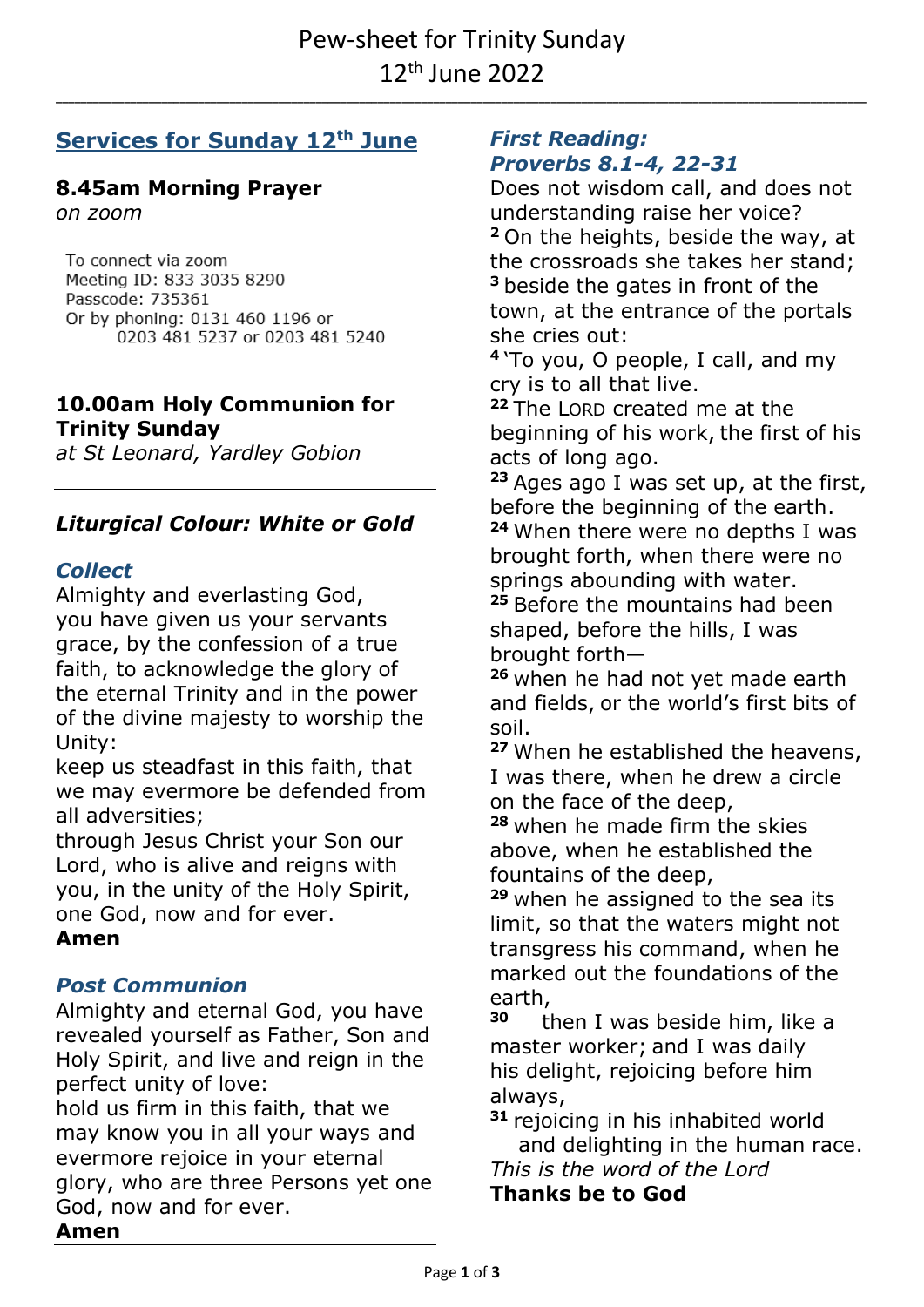## 1 **O Lord our governor, how glorious is your name in all the world!**

2 Your majesty above the heavens is praised out of the mouths of babes at the breast.

3 You have founded a stronghold against your foes, that you might still the enemy and the avenger. 4 When I consider your heavens, the work of your fingers, the moon and the stars that you have ordained, 5 What is man, that you should be mindful of him; the son of man, that you should seek him out?

6 You have made him little lower than the angels and crown him with glory and honour.

7 You have given him dominion over the works of your hands and put all things under his feet,

8 All sheep and oxen, even the wild beasts of the field,

9 The birds of the air, the fish of the sea and whatsoever moves in the paths of the sea.

10 **O Lord our governor, how glorious is your name in all the world!**

**We bless you, master of the heavens, for the wonderful order which enfolds this world; grant that your whole creation may find fulfilment in the Son of Man, Jesus Christ our Saviour.**

### *Second Reading Romans 5.1-5*

**5** Therefore, since we are justified by faith, we have peace with God through our Lord Jesus Christ, **<sup>2</sup>** through whom we have obtained access to this grace in which we stand; and we boast in our

hope of sharing the glory of God. **<sup>3</sup>** And not only that, but we also boast in our sufferings, knowing that suffering produces endurance, **<sup>4</sup>** and endurance produces character, and character produces hope, **<sup>5</sup>** and hope does not disappoint us, because God's love has been poured into our hearts through the Holy Spirit that has been given to us. *This is the word of the Lord* **Thanks be to God**

*Gospel John 16.12-15*

*Hear the Gospel of our Lord, Jesus Christ, according to John.* **Glory to you, O Lord**

**<sup>12</sup>** 'I still have many things to say to you, but you cannot bear them now. **<sup>13</sup>** When the Spirit of truth comes, he will guide you into all the truth; for he will not speak on his own, but will speak whatever he hears, and he will declare to you the things that are to come. **<sup>14</sup>** He will glorify me, because he will take what is mine and declare it to you. **<sup>15</sup>** All that the Father has is mine. For this reason I said that he will take what is mine and declare it to you.

*This is the Gospel of the Lord.* **Praise to you, O Christ.**